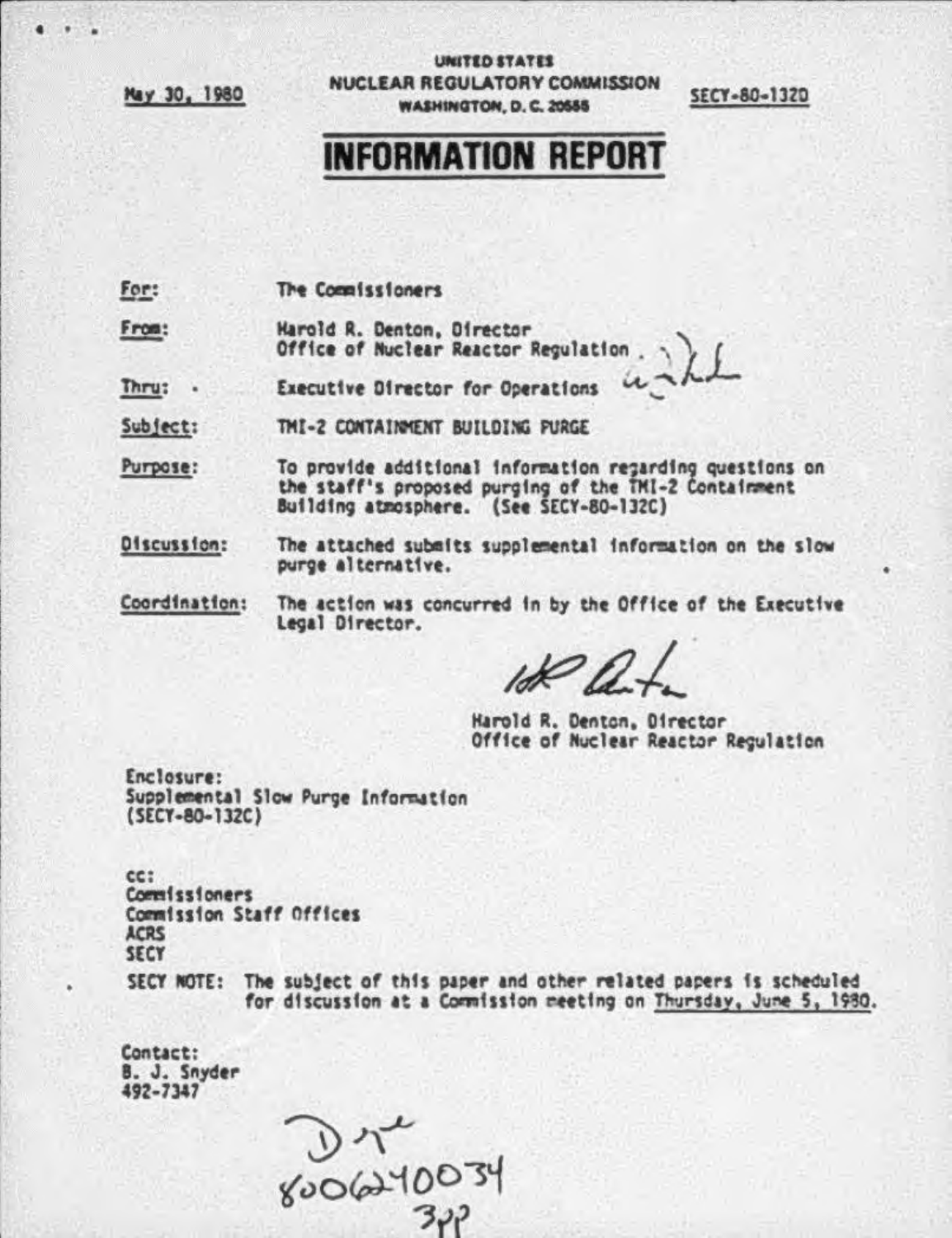## Supplemental Slow Purge Information

The slow rate purge alternative recommended by the NRC staff would be carried out within several limiting conditions. Most importantly, purging would be controlled to limit the cumulative maximum individual offsite dose resulting from the purge to less than the annual Appendix I to 10 CFR 50 dose design objective (5 mrem whole body, 15 mrem skin). Dose would be tracked during actual purging by using real time meterological data to calculate hourly dose rate in affected sector/sectors surrounding the plant. (The region around TMI is divided into 16 directional sectors; wind directional changes during purging will result in differing dose rates for individual sectors.)

Cumulative dose, based on these calculated dose rates in each impacted sector, would be updated hourly throughout the purge process. No hypothetical person in any sector would be permitted to receive a dose in excess of the Appendix I dose design objective. For example, if the calculated cumulative dose to a<br>hypothetical person, based on actual Kr-85 release rates and real time meteorology, reached the annual Appendix I whole body (5 mrem) or beta skin (15 mrem) dose objective in the North sector, purging would be discontinued whenever existing wind conditions could result in any incremental increase in dose to the North sector.

In addition to Appendix I constraints, the slow purge procedure would be limited by the existing Three Mile Island effluent release technical specifications for Kr-85. Although these specifications have dose limitations as their bases, they have been implemented as Kr-85 release rate limits. In contrast to the Appendix I limit, dose rates and cumulative dose are not monitored to show conformance with release rate technical specifications. Release rate (Kr-85) alone determines conformance or non-conformance with the technical specifications.

One Kr-85 release rate technical specification requires that instantaneous rates not exceed 45,000 µCf/sec. This instantaneous limit is derived from the annual average x/Q (6.7 x 10-6 sec/m<sup>3</sup>) for the TMI site and the maximum permissible concentration (MPC) for Kr-85 in unrestricted areas as listed in 10 CFR 20. This specification provides for short-term operational flexibility (in normal operating plants and the purge). Any extended release at this relatively high rate would quickly become limiting to operation because the cumulative Appendix I dose restriction also limits the conduct of the purge alternative.

A quarterly averaged release rate technical specification limit of 7200 pCi/sec, based on a more restrictive x/Q value (4.2 x 10-<sup>3</sup> sec/m<sup>3</sup>), would also be applicable to a slow purge. This quarterly averaged release rate limit is based on not exceeding, in one quarter, four times the annual Appendix I dose design objective. Again this specification provides for relatively short periods of operational flexibility because relatively high release rates (and hence dose rates) can be averaged in a quarter with relatively low release rates. Cumulative Appendix I dose, however, cannot be exceeded.